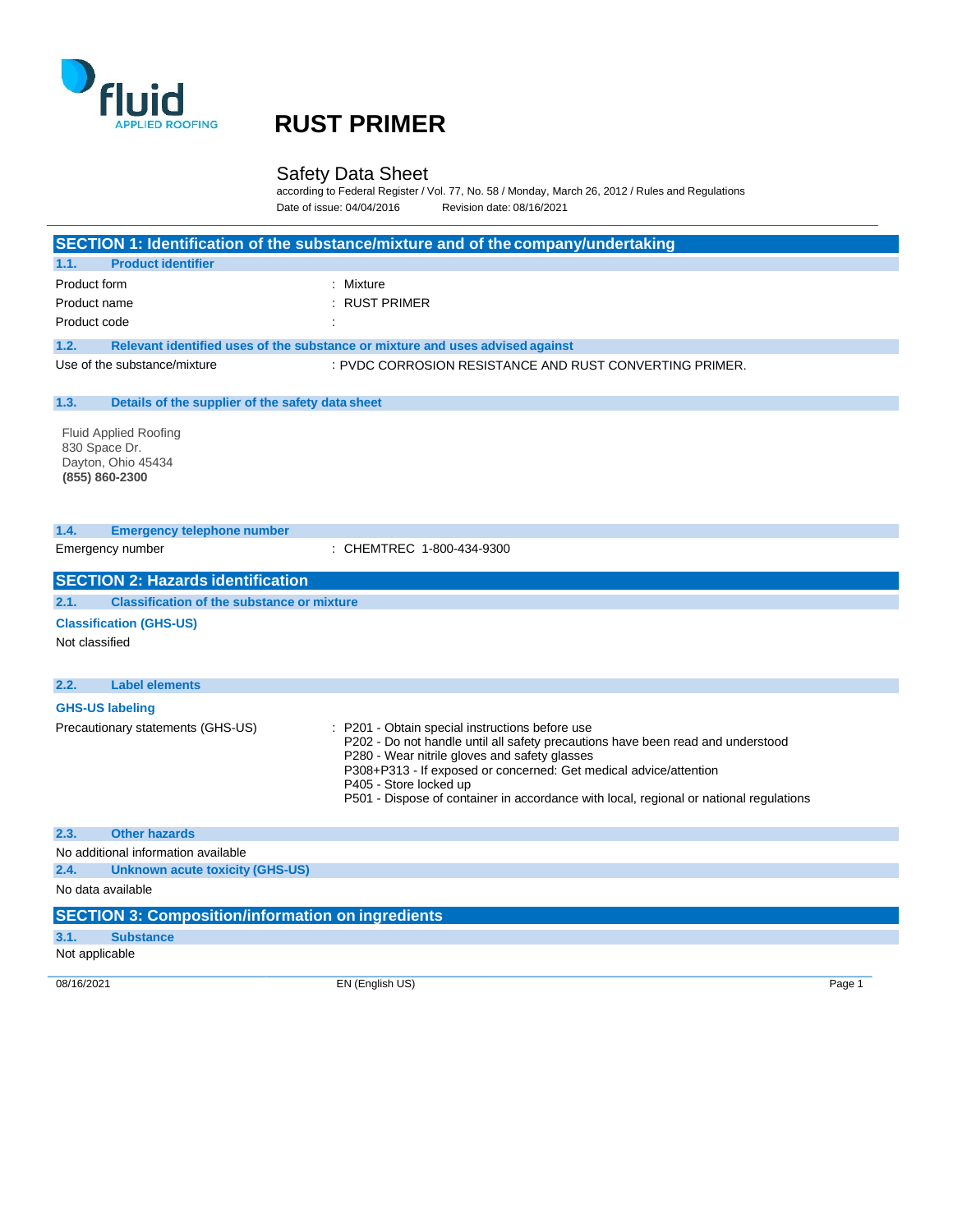## Safety Data Sheet

according to Federal Register / Vol. 77, No. 58 / Monday, March 26, 2012 / Rules and Regulations

| 3.2.             |                        |                  |                                    |
|------------------|------------------------|------------------|------------------------------------|
| <b>Name</b>      | duct identifier        | %                | $(GHS-US)$<br>Close:<br>sification |
| Titanium dioxide | 13463-67-7<br>(CAS No) | . . <del>.</del> |                                    |

| <b>SECTION 4: First aid measures</b>                                |                                                                                                                                                                      |
|---------------------------------------------------------------------|----------------------------------------------------------------------------------------------------------------------------------------------------------------------|
| 4.1.<br><b>Description of first aid measures</b>                    |                                                                                                                                                                      |
| First-aid measures general                                          | : Never give anything by mouth to an unconscious person. If you feel unwell, seek medical advice<br>(show the label where possible).                                 |
| First-aid measures after inhalation                                 | : Assure fresh air breathing. Allow the victim to rest.                                                                                                              |
| First-aid measures after skin contact                               | Remove affected clothing and wash all exposed skin area with mild soap and water, followed by<br>warm water rinse.                                                   |
| First-aid measures after eye contact                                | Rinse immediately with plenty of water. Obtain medical attention if pain, blinking or redness<br>persist.                                                            |
| First-aid measures after ingestion                                  | : Rinse mouth. Do NOT induce vomiting. Obtain emergency medical attention.                                                                                           |
| 4.2.<br>Most important symptoms and effects, both acute and delayed |                                                                                                                                                                      |
| No additional information available                                 |                                                                                                                                                                      |
| 4.3.                                                                | Indication of any immediate medical attention and special treatment needed                                                                                           |
| No additional information available                                 |                                                                                                                                                                      |
| <b>SECTION 5: Firefighting measures</b>                             |                                                                                                                                                                      |
| 5.1.<br><b>Extinguishing media</b>                                  |                                                                                                                                                                      |
| Suitable extinguishing media                                        | : Foam. Dry powder. Carbon dioxide. Water spray. Sand.                                                                                                               |
| Unsuitable extinguishing media                                      | : Do not use a heavy water stream.                                                                                                                                   |
| 5.2.<br>Special hazards arising from the substance or mixture       |                                                                                                                                                                      |
| No additional information available                                 |                                                                                                                                                                      |
| 5.3.<br><b>Advice for firefighters</b>                              |                                                                                                                                                                      |
| Firefighting instructions                                           | : Use water spray or fog for cooling exposed containers. Exercise caution when fighting any<br>chemical fire. Prevent fire-fighting water from entering environment. |
| Protection during firefighting                                      | : Do not enter fire area without proper protective equipment, including respiratory protection.                                                                      |
| <b>SECTION 6: Accidental release measures</b>                       |                                                                                                                                                                      |
| 6.1.                                                                | Personal precautions, protective equipment and emergency procedures                                                                                                  |
| 6.1.1.<br>For non-emergency personnel                               |                                                                                                                                                                      |
| Emergency procedures                                                | : Evacuate unnecessary personnel.                                                                                                                                    |
| 6.1.2.<br>For emergency responders                                  |                                                                                                                                                                      |
| Protective equipment                                                | : Equip cleanup crew with proper protection.                                                                                                                         |
| <b>Emergency procedures</b>                                         | : Ventilate area.                                                                                                                                                    |
| 6.2.<br><b>Environmental precautions</b>                            |                                                                                                                                                                      |
|                                                                     | Prevent entry to sewers and public waters. Notify authorities if liquid enters sewers or public waters.                                                              |
| Methods and material for containment and cleaning up<br>6.3.        |                                                                                                                                                                      |
| Methods for cleaning up                                             | : Soak up spills with inert solids, such as clay or diatomaceous earth as soon as possible. Collect<br>spillage. Store away from other materials.                    |
| <b>Reference to other sections</b><br>6.4.                          |                                                                                                                                                                      |
| See Heading 8. Exposure controls and personal protection.           |                                                                                                                                                                      |
| <b>SECTION 7: Handling and storage</b>                              |                                                                                                                                                                      |
| <b>Precautions for safe handling</b><br>7.1.                        |                                                                                                                                                                      |
| Precautions for safe handling                                       | : Wash hands and other exposed areas with mild soap and water before eating, drinking or                                                                             |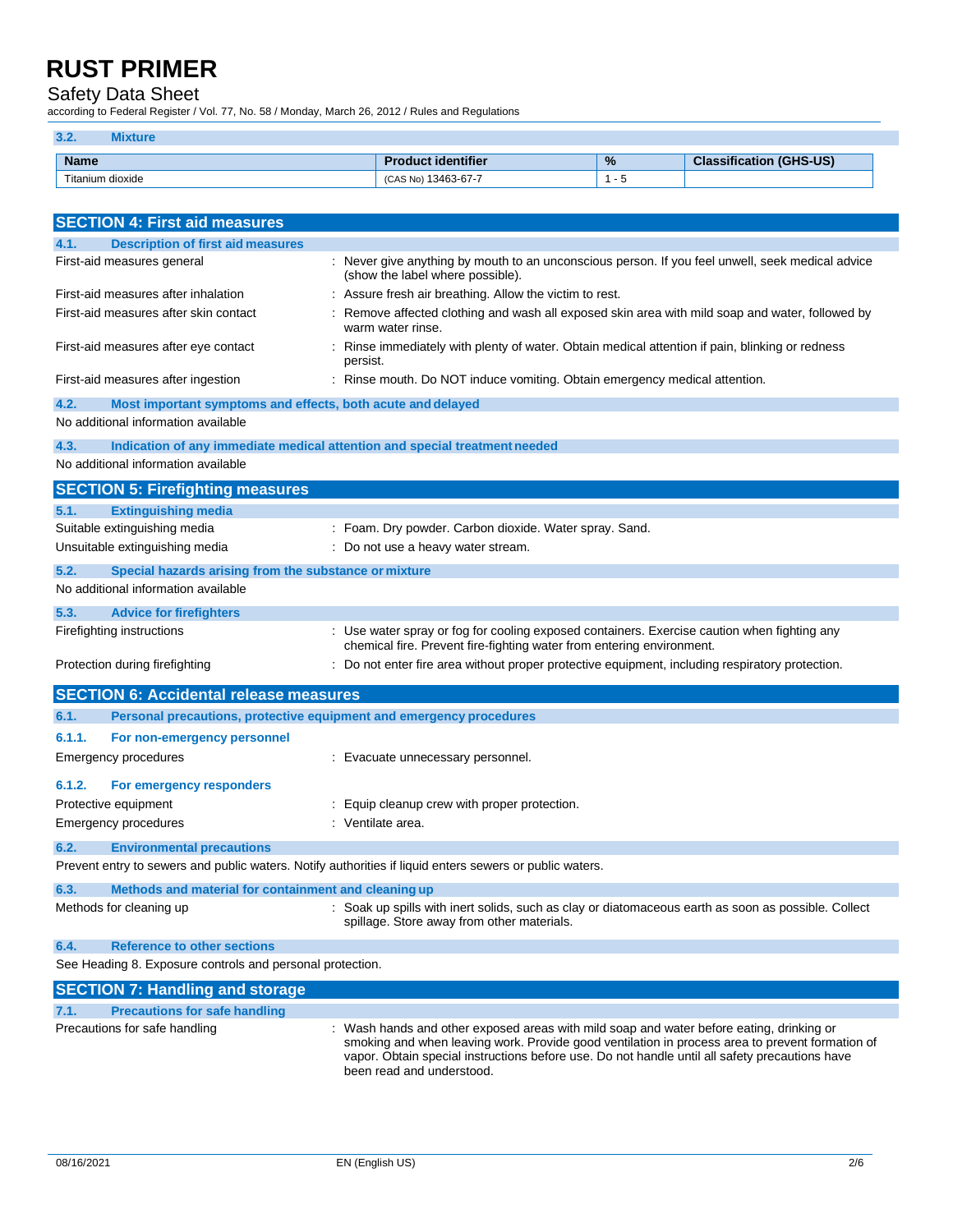### Safety Data Sheet

according to Federal Register / Vol. 77, No. 58 / Monday, March 26, 2012 / Rules and Regulations

| Conditions for safe storage including and incompatibilities                                                     |
|-----------------------------------------------------------------------------------------------------------------|
| Keep only in the original container in a cool, well-ventilated place. Keep container closed<br>when not in use. |
| : Strong bases. Strong acids.                                                                                   |
| : Sources of ignition.                                                                                          |
|                                                                                                                 |

### **7.3. Specific end use(s)**

No additional information available

## **SECTION 8: Exposure controls/personal protection**

**8.1. Control parameters**

| Titanium dioxide (13463-67-7)    |                                     |             |  |  |
|----------------------------------|-------------------------------------|-------------|--|--|
| USA ACGIH                        | ACGIH TWA (mg/m <sup>3</sup> )      | 1 mg/m $3$  |  |  |
| USA ACGIH                        | Remark (ACGIH)                      | LRT irr; A3 |  |  |
| USA OSHA                         | OSHA PEL (TWA) (mg/m <sup>3</sup> ) | 15 mg/m $3$ |  |  |
| 8.2.<br><b>Exposure controls</b> |                                     |             |  |  |

| Personal protective equipment | : Avoid all unnecessary exposure.        |
|-------------------------------|------------------------------------------|
| Hand protection               | : Wear nitrile gloves.                   |
| Eye protection                | : Chemical goggles or safety glasses.    |
| Respiratory protection        | : Wear appropriate mask.                 |
| Other information             | : Do not eat, drink or smoke during use. |

### **SECTION 9: Physical and chemical properties**

| 9.1.<br>Information on basic physical and chemical properties |                                                                                                                                                              |
|---------------------------------------------------------------|--------------------------------------------------------------------------------------------------------------------------------------------------------------|
| Physical state                                                | : Liquid                                                                                                                                                     |
| Color                                                         | : Blue, White                                                                                                                                                |
| Odor                                                          | characteristic                                                                                                                                               |
| Odor threshold                                                | No data available                                                                                                                                            |
| pH                                                            | No data available                                                                                                                                            |
| Relative evaporation rate (butyl acetate=1)                   | No data available                                                                                                                                            |
| Melting point                                                 | No data available                                                                                                                                            |
| Freezing point                                                | No data available                                                                                                                                            |
| Boiling point                                                 | No data available                                                                                                                                            |
| Flash point                                                   | : >200°F (93.4°C)                                                                                                                                            |
| Auto-ignition temperature                                     | No data available                                                                                                                                            |
| Decomposition temperature                                     | No data available                                                                                                                                            |
| Flammability (solid, gas)                                     | No data available                                                                                                                                            |
| Vapor pressure                                                | : No data available                                                                                                                                          |
| Relative vapor density at 20 °C                               | No data available                                                                                                                                            |
| <b>Specific Gravity</b>                                       | : No data available                                                                                                                                          |
| Density                                                       | : $\approx 1.3$ g/cm <sup>3</sup>                                                                                                                            |
| Solubility                                                    | : Water: Solubility in water of component(s) of the mixture :<br>$\cdot$ : < 0.01 g/100ml $\cdot$ : 0.15 g/100ml $\cdot$ : 0.090 g/100ml $\cdot$ : $\cdot$ : |
| Log Pow                                                       | No data available                                                                                                                                            |
| Log Kow                                                       | No data available                                                                                                                                            |
| Viscosity, kinematic                                          | No data available                                                                                                                                            |
| Viscosity, dynamic                                            | : No data available                                                                                                                                          |
| <b>Explosive properties</b>                                   | No data available                                                                                                                                            |
| Oxidizing properties                                          | : No data available                                                                                                                                          |
| <b>Explosive limits</b>                                       | : No data available                                                                                                                                          |
| <b>Other information</b><br>9.2.                              |                                                                                                                                                              |
| VOC content                                                   | : $\approx 0.35$ g/l                                                                                                                                         |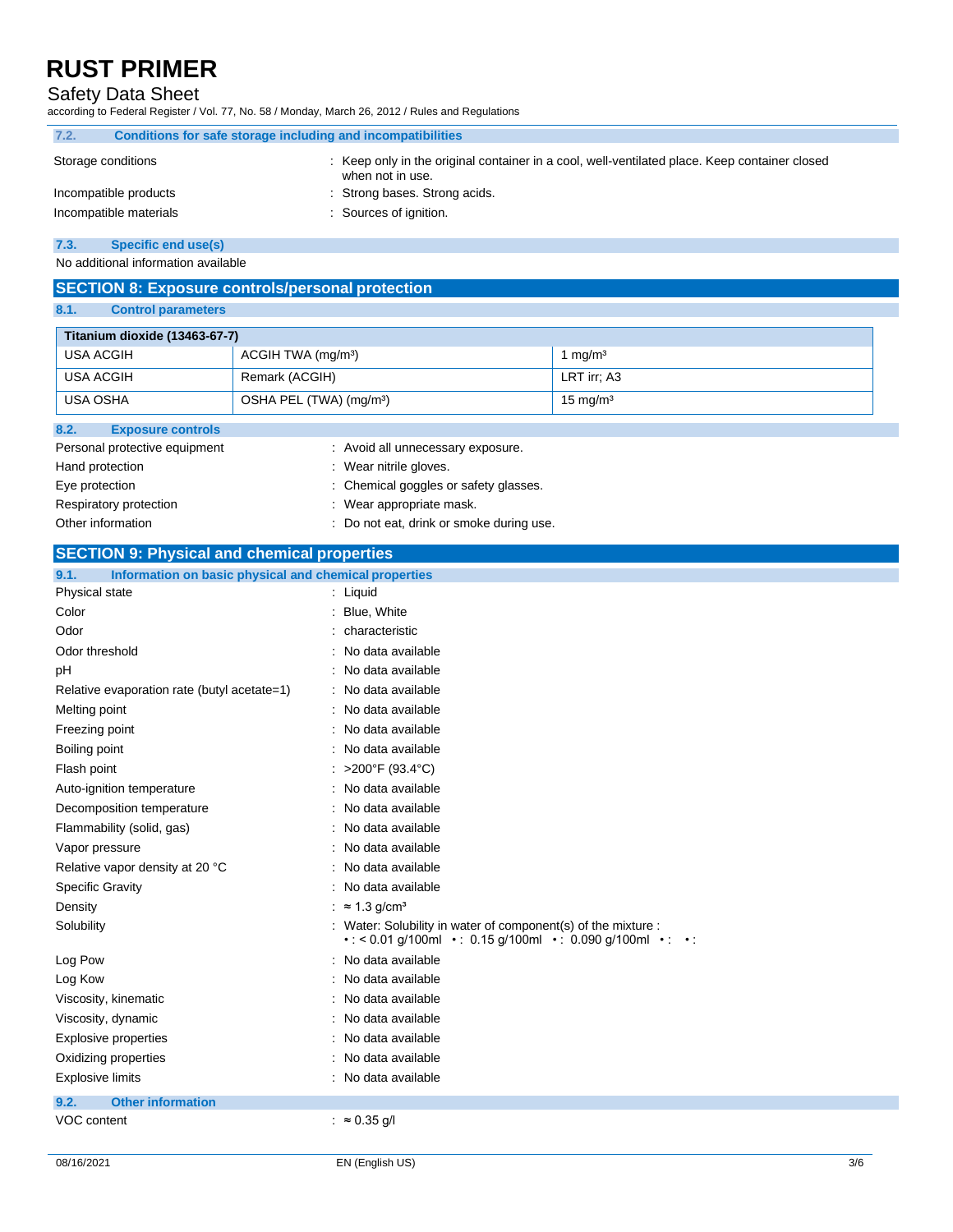## Safety Data Sheet

according to Federal Register / Vol. 77, No. 58 / Monday, March 26, 2012 / Rules and Regulations

|                  | <b>SECTION 10: Stability and reactivity</b> |
|------------------|---------------------------------------------|
| 10.1.            | <b>Reactivity</b>                           |
|                  | No additional information available         |
| 10.2.            | <b>Chemical stability</b>                   |
| Not established. |                                             |
| 10.3.            | <b>Possibility of hazardous reactions</b>   |
| Not established. |                                             |
| 10.4.            | <b>Conditions to avoid</b>                  |
|                  | No additional information available         |
| 10.5.            | Incompatible materials                      |
|                  | Strong acids. Strong bases.                 |
| 10.6.            | <b>Hazardous decomposition products</b>     |
|                  | fume. Carbon monoxide. Carbon dioxide.      |

## **SECTION 11: Toxicological information**

**11.1. Information on toxicological effects**

Acute toxicity **in the case of the CALIC CONTEX Not classified** : Not classified

| Titanium dioxide (13463-67-7)                    |                                                                                                                                                    |
|--------------------------------------------------|----------------------------------------------------------------------------------------------------------------------------------------------------|
| LD50 oral rat                                    | > 10000 mg/kg (Rat; OECD 425: Acute Oral Toxicity: Up-and-Down Procedure; Experimental<br>value; > 5000 mg/kg bodyweight; Rat; Experimental value) |
| LD50 dermal rabbit                               | > 10000 mg/kg (Rabbit; Experimental value)                                                                                                         |
| LC50 inhalation rat (mg/l)                       | > 6.8 mg/l/4h (Rat; Experimental value)                                                                                                            |
| Skin corrosion/irritation                        | : Not classified                                                                                                                                   |
| Serious eye damage/irritation                    | : Not classified                                                                                                                                   |
| Respiratory or skin sensitization                | : Not classified                                                                                                                                   |
| Germ cell mutagenicity                           | Not classified                                                                                                                                     |
| Carcinogenicity                                  | : Not classified                                                                                                                                   |
| Titanium dioxide (13463-67-7)                    |                                                                                                                                                    |
| IARC group                                       | 2B - Possibly carcinogenic to humans                                                                                                               |
| Reproductive toxicity                            | Not classified<br>÷.                                                                                                                               |
| Specific target organ toxicity (single exposure) | : Not classified                                                                                                                                   |

| Specific target organ toxicity (repeated<br>exposure) | : Not classified |  |
|-------------------------------------------------------|------------------|--|
| .                                                     |                  |  |

| Aspiration hazard                          | : Not classified                                                    |
|--------------------------------------------|---------------------------------------------------------------------|
| Potential Adverse human health effects and | : Based on available data, the classification criteria are not met. |
| symptoms                                   |                                                                     |

## **SECTION 12: Ecological information**

**12.1. Toxicity**

| Titanium dioxide (13463-67-7)                                              |                                                   |     |  |
|----------------------------------------------------------------------------|---------------------------------------------------|-----|--|
| > 1000 mg/l (96 h; Pimephales promelas)<br>LC50 fish 1                     |                                                   |     |  |
| EC50 Daphnia 1                                                             | < 1000 mg/l (432 h; Daphnia magna; Static system) |     |  |
| LC50 fish 2                                                                | > 1 g/l (96 h; Leuciscus idus)                    |     |  |
| < 500 mg/l (720 h; Daphnia magna; Static system)<br>EC50 Daphnia 2         |                                                   |     |  |
| 61 mg/l (72 h; Pseudokirchneriella subcapitata)<br>Threshold limit algae 1 |                                                   |     |  |
| 12.2.<br><b>Persistence and degradability</b>                              |                                                   |     |  |
| <b>RUST PRIMER</b>                                                         |                                                   |     |  |
| Persistence and degradability                                              | Not established.                                  |     |  |
| 08/16/2021                                                                 | EN (English US)                                   | 4/6 |  |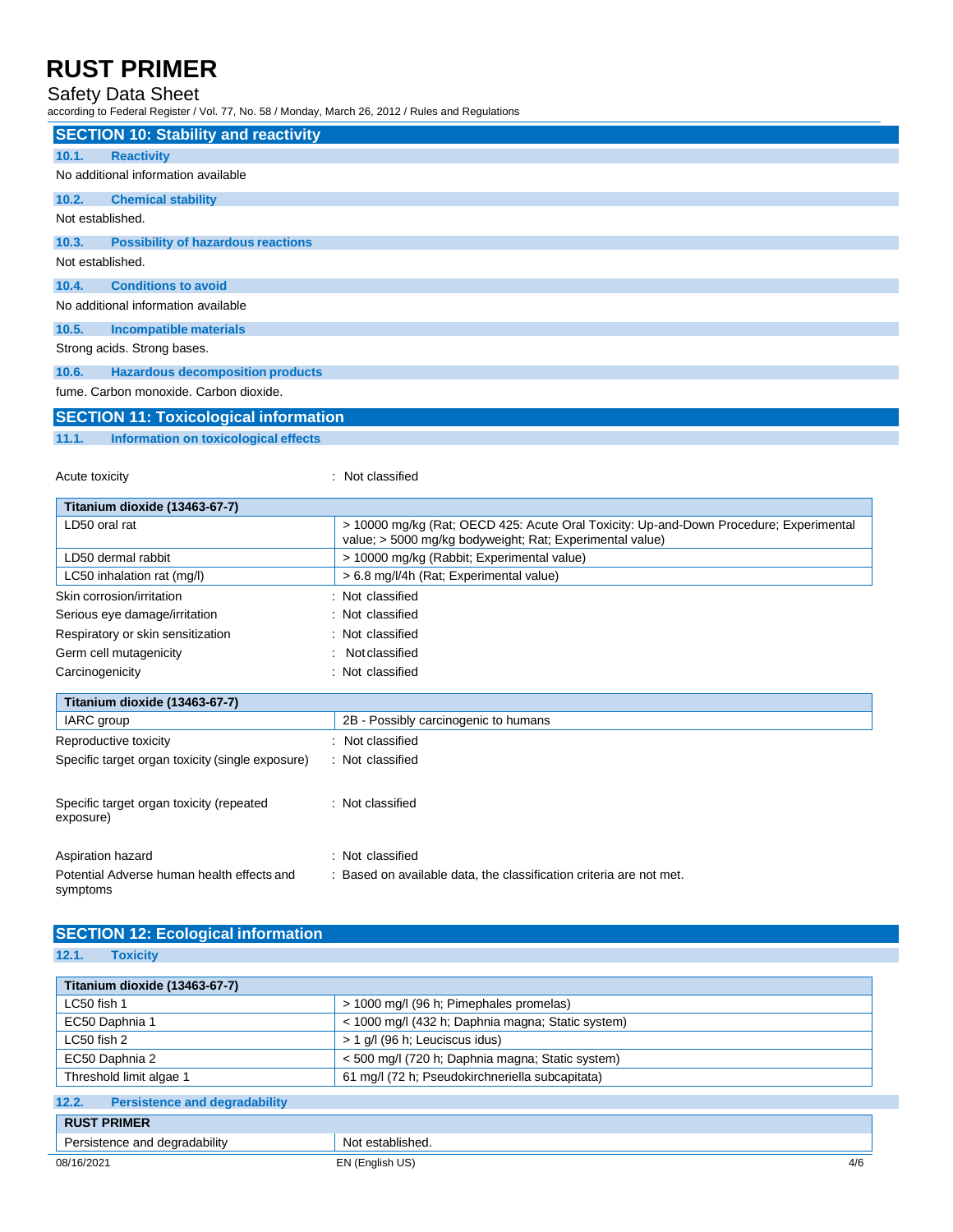Safety Data Sheet according to Federal Register / Vol. 77, No. 58 / Monday, March 26, 2012 / Rules and Regulations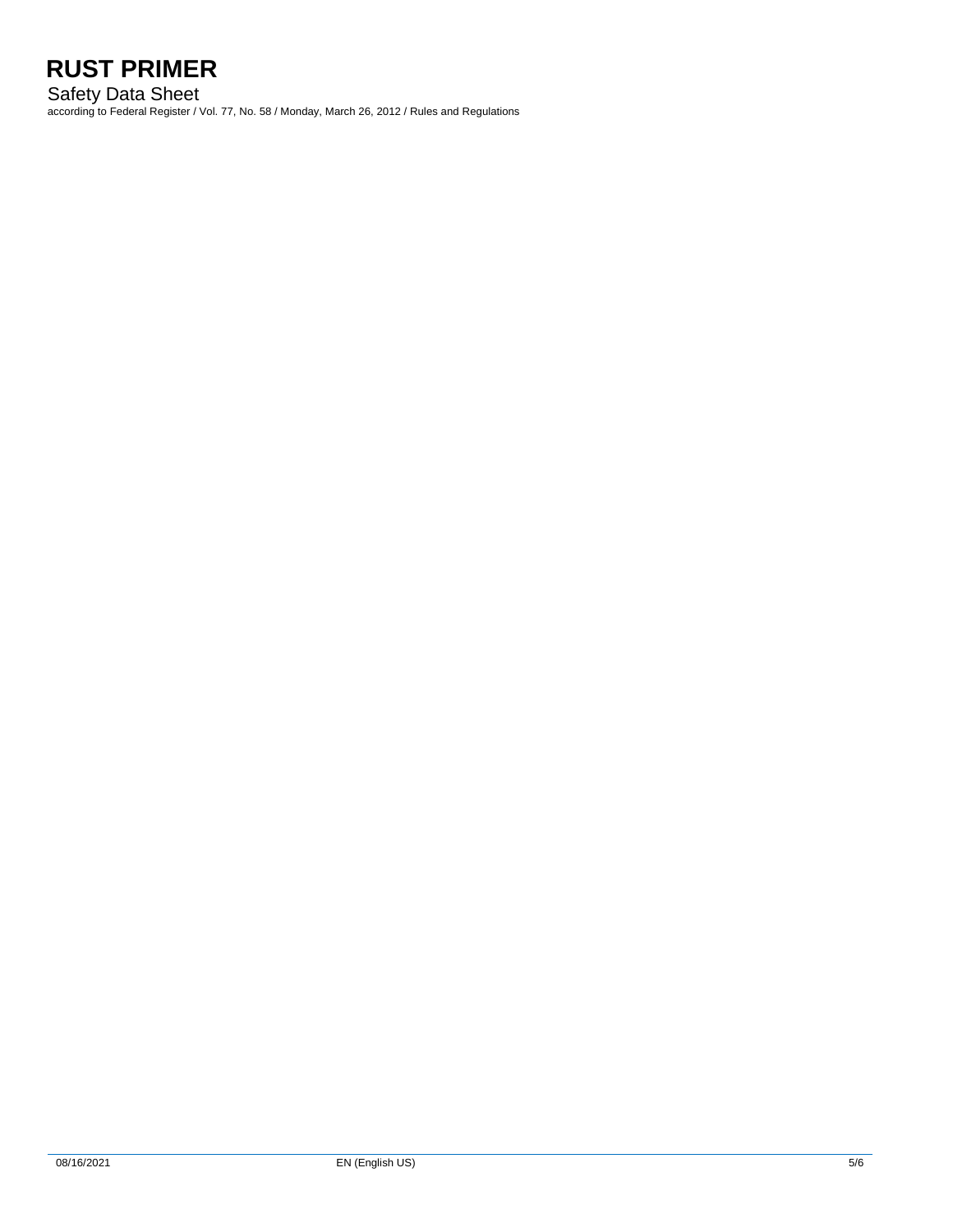### Safety Data Sheet

according to Federal Register / Vol. 77, No. 58 / Monday, March 26, 2012 / Rules and Regulations

| Titanium dioxide (13463-67-7)                                                 |                                                                                                 |  |  |  |  |
|-------------------------------------------------------------------------------|-------------------------------------------------------------------------------------------------|--|--|--|--|
| Persistence and degradability                                                 | Biodegradability: not applicable. Low potential for mobility in soil. Not established.          |  |  |  |  |
| Biochemical oxygen demand (BOD)                                               | Not applicable                                                                                  |  |  |  |  |
| Chemical oxygen demand (COD)                                                  | Not applicable                                                                                  |  |  |  |  |
| ThOD                                                                          | Not applicable                                                                                  |  |  |  |  |
| BOD (% of ThOD)                                                               | Not applicable                                                                                  |  |  |  |  |
| <b>Bioaccumulative potential</b><br>12.3.                                     |                                                                                                 |  |  |  |  |
| <b>RUST PRIMER</b>                                                            |                                                                                                 |  |  |  |  |
| Bioaccumulative potential                                                     | Not established.                                                                                |  |  |  |  |
| Titanium dioxide (13463-67-7)                                                 |                                                                                                 |  |  |  |  |
| Bioaccumulative potential                                                     | Not bioaccumulative. Not established.                                                           |  |  |  |  |
| 12.4.<br><b>Mobility in soil</b>                                              |                                                                                                 |  |  |  |  |
| No additional information available                                           |                                                                                                 |  |  |  |  |
| 12.5.<br><b>Other adverse effects</b>                                         |                                                                                                 |  |  |  |  |
| Effect on ozone layer                                                         | : No additional information available                                                           |  |  |  |  |
| Effect on the global warming                                                  | : No known ecological damage caused by this product.                                            |  |  |  |  |
| Other information                                                             | : Avoid release to the environment.                                                             |  |  |  |  |
| <b>SECTION 13: Disposal considerations</b>                                    |                                                                                                 |  |  |  |  |
| 13.1.<br><b>Waste treatment methods</b>                                       |                                                                                                 |  |  |  |  |
| Waste disposal recommendations                                                | Dispose in a safe manner in accordance with local/national regulations. Dispose of container in |  |  |  |  |
| Ecology - waste materials                                                     | accordance with local, regional or national regulations.<br>: Avoid release to the environment. |  |  |  |  |
| <b>SECTION 14: Transport information</b>                                      |                                                                                                 |  |  |  |  |
| In accordance with DOT                                                        |                                                                                                 |  |  |  |  |
| Not regulated for transport                                                   |                                                                                                 |  |  |  |  |
| <b>Additional information</b>                                                 |                                                                                                 |  |  |  |  |
| Other information                                                             | : No supplementary information available.                                                       |  |  |  |  |
|                                                                               |                                                                                                 |  |  |  |  |
| <b>ADR</b>                                                                    |                                                                                                 |  |  |  |  |
| Transport document description                                                |                                                                                                 |  |  |  |  |
| <b>Transport by sea</b>                                                       |                                                                                                 |  |  |  |  |
| No additional information available                                           |                                                                                                 |  |  |  |  |
| <b>Air transport</b>                                                          |                                                                                                 |  |  |  |  |
| No additional information available                                           |                                                                                                 |  |  |  |  |
| <b>SECTION 15: Regulatory information</b>                                     |                                                                                                 |  |  |  |  |
| 15.1. US Federal regulations                                                  |                                                                                                 |  |  |  |  |
| <b>RUST PRIMER</b>                                                            |                                                                                                 |  |  |  |  |
| Not listed on the United States TSCA (Toxic Substances Control Act) inventory |                                                                                                 |  |  |  |  |
|                                                                               |                                                                                                 |  |  |  |  |
| 15.2. International regulations                                               |                                                                                                 |  |  |  |  |
| <b>CANADA</b><br>No additional information available                          |                                                                                                 |  |  |  |  |
| <b>EU-Regulations</b><br>No additional information available                  |                                                                                                 |  |  |  |  |
| Classification according to Regulation (EC) No. 1272/2008 [CLP]               |                                                                                                 |  |  |  |  |
| <b>Classification according to Directive 67/548/EEC or 1999/45/EC</b>         |                                                                                                 |  |  |  |  |
| Not classified                                                                |                                                                                                 |  |  |  |  |
|                                                                               |                                                                                                 |  |  |  |  |